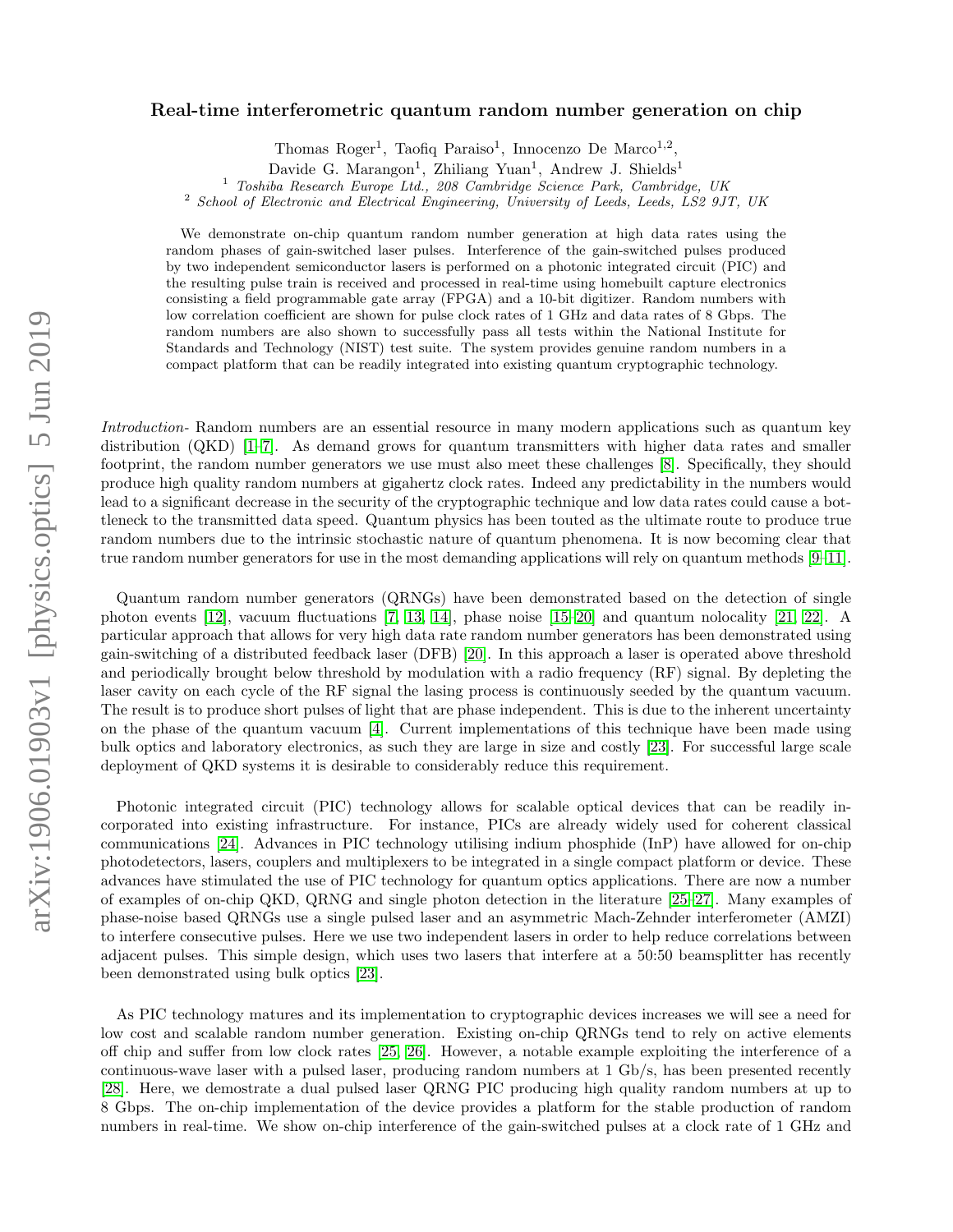

test the resulting numbers using the NIST test suite. The random numbers are shown to have low correlation coefficient across the pulse train.

<span id="page-1-0"></span>FIG. 1. Experimental schematic- the QRNG PIC consists of dual distributed feedback lasers (DFB), two tuneable Mach-Zehnder interferometer switches (MZI), a 50:50 2x2 coupler (MMI), fast photodiode (PIN) and an output spot size converter (SSC). The DFB lasers are driven via RF tracks and the wavelength tuned via heaters with direct current (DC) connections at the top edge of the PIC. The output gain-switched pulses from the DFB lasers pass through tuneable switches in order to balance the pulse powers, which are tunable by applying a DC voltage to heaters on each arm of interferometer arms. The balanced laser pulses are interfered at the MMI and coupled out via the SSC. The PIC sits inside a RF package providing connections to the RF and DC inputs. The RF signal to the lasers is generated by a phase locked loop (PLL) referenced to the data capture board (1 GHz clock) via a frequency down converter. The outputs of the two-channel PLL are amplified (Vpp  $3.44$  V) and combined with a DC bias (1.25 V) to operate the DFBs in gain-switching mode. The output of QRNG PIC is coupled via a lensed tapered fibre and sent to the data capture board, operating at 8-bit resolution. The pulse train is monitored via optical spectrum analyser (OSA) and fast oscilloscope for characterisation of the device.

Experiment- Figure [1](#page-1-0) shows the experimental scheme. RF waveforms are produced using a two channel phaselocked loop (PLL) and amplified to achieve the desired voltage swing. The two channels of the PLL serve to drive the two semiconductor lasers onboard the PIC. The output of each of the lasers passes through a Mach-Zehnder interferometer, which is used to control the transmitted power. The laser outputs are combined onto a 2 x 2 50:50 multi-mode inteferometer (MMI) and subsequently coupled out from the PIC by an angled spot size converter (SSC). The angle is chosen to minimise reflections from the output facet. The second output of the MMI is coupled to a PD that is used to monitor the lasers output. The photonic circuit that acts as the QRNG is housed within a RF package and wire bonded to the package for access to the RF and direct current (DC) connections to the lasers, heaters and photodiode (PD) on the PIC. The RF package sits on an aluminium heat sink and a bespoke printed circuit board (PCB) is used to address the DC connections along the side of the package. The RF signals are input via micro-miniature coaxial (MMCX) connectors on the left hand edge of the package. The PIC itself consists of the two independent DFB lasers, which are driven by ground-signal-ground electrical inputs situated on the left hand edge of the PIC. A lensed-tapered fibre is used to collect the light from the SSC and couples the output from the RF package to be measured via homebuilt capture electronics which include a photodiode, 10-bit analog-to-digital converter (ADC) and FPGA for processing of the random bit string. Processing of the raw 10-bit data via the FPGA reduces the output stream to 8 bits. A 1 GHz clock that is synchronised to the capture electronics is used to provide a differential reference to the PLL via a 5-bit frequency down-converter. The PIC was fabricated using Indium Phosphide (InP) with a standard integration process [\[29\]](#page-6-4). The InP platform allows for the active elements (lasers) to be integrated on chip rather than coupled in externally.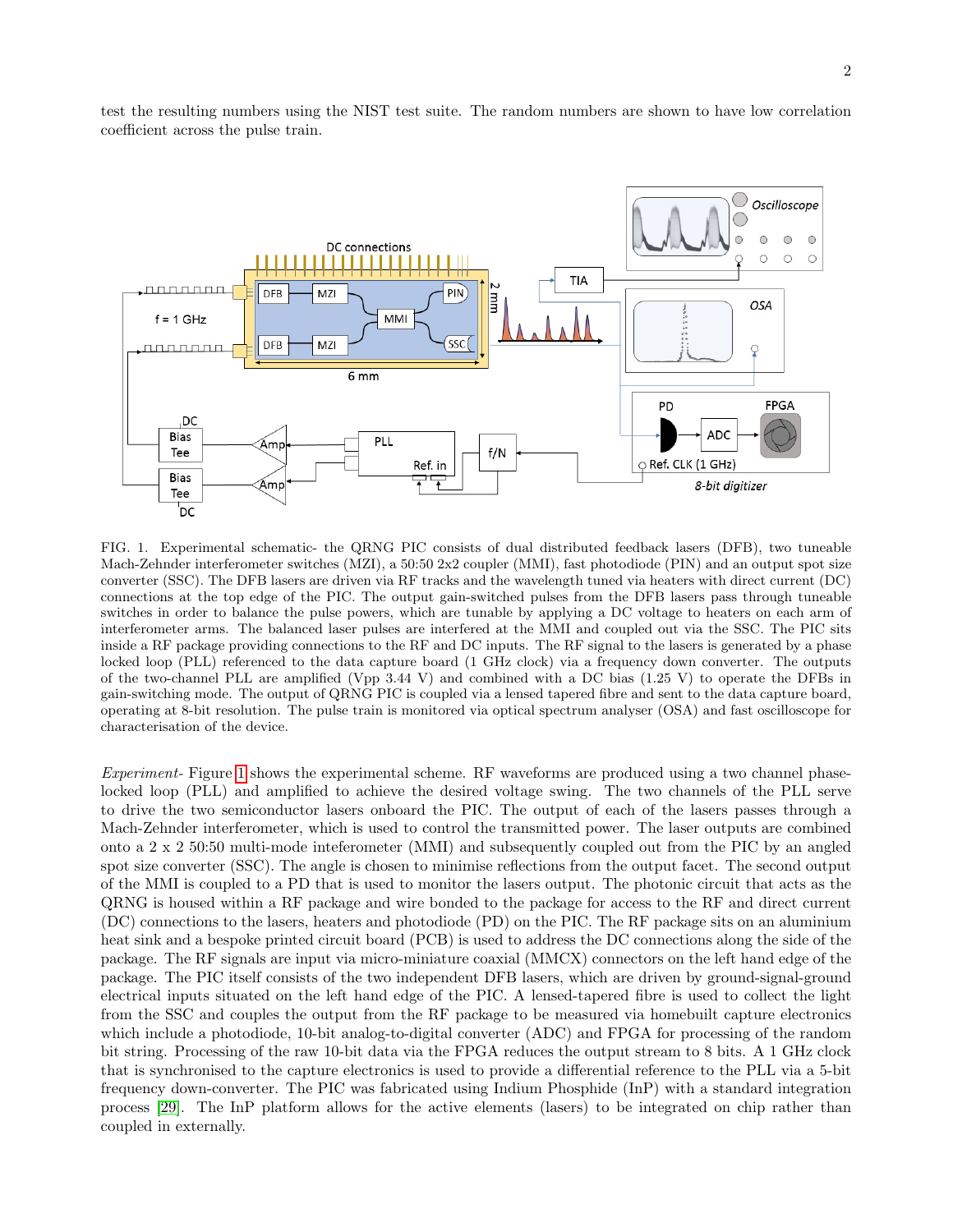A schematic of the QRNG-PIC is shown in figure [1.](#page-1-0) The PIC, housed within the RF package, sits on top of a thermoelectric cooling peltier and the temperature is monitored via an negative temperature coefficient (NTC) thermistor. The temperature was maintained at  $22\pm0.001^{\circ}\text{C}$ . The temperature stability minimises any additional correlations to the phase of the pulses that may adversely affect the randomness of the interference. The DFB lasers were driven well below saturation with a bias of 44 mA (1.25 V) and an RF amplitude of 3.44 Vpp, coupled via a bias-tee. An output power of 35  $\mu$ W for each laser was measured at the output of the RF package. Fine adjustments to the output power were made by applying a DC voltage to the heaters on the MZI of each laser in order to accurately match the power of each laser. The laser power was set at the start of the measurement and no significant change  $(< 1\%)$  in the output power was measured during the course of the experiment. The DC voltages for the lasers and MZIs were supplied using a multi-channel source measure unit. The beating signal was detected by the FPGA capture electronics and monitored using a high speed trans-impedance amplifier (TIA) and fast oscilloscope. The wavelength of each laser was monitored using a high resolution optical spectrum analyser.

The random numbers are extracted from the interference of the two laser pulses at a 50:50 beamsplitter via a photodetector. Following the example of bulk optics phase-noise based QRNGs [\[18,](#page-5-15) [23,](#page-5-13) [30\]](#page-6-5) we may write the measured signal as  $V(t) \propto E_1 E_2 \cos[\Delta\omega_0 t + \theta_1 - \theta_2]$ , where  $E_i$  and  $\theta_i$  are the electric field amplitude and phase of the two lasers  $i = 1, 2$  and  $\Delta \omega_0 = \omega_1 - \omega_2$  is the beat frequency. As noted previously, when operated in the gain-switching regime the phase of each laser pulse is random due to seeding from the vacuum, resulting in a random output level  $V(t)$ . This interference provides the basis of the quantum random signal, however, in addition to this signal there are also contributions to the noise of a classical nature. These arise due to the inherent noise of the photodetector, analog-to-digital converter and FPGA processing electronics. Although we are predominantly showcasing the PIC and capture board electronics speed to produce high output rate random numbers, in the discussion we show that if a more stringent approach is taken, accounting for all sources of randomness it would be possible to output fully secure random numbers with a slightly reduced data rate.

Results- In the following section we show the results of the experiment, which is depicted in figure 1. We drive the DFB lasers with identical 1 GHz square RF waveforms, which are temporally matched. The resultant pulses are combined on chip at the 50:50 2x2 coupler and interfere to produce the random intensity level pulse train, which is converted to the random number bit string at the digitizer.

Gain-switched laser diodes are now routinely used to generate phase incoherent short light pulses [\[31,](#page-6-6) [32\]](#page-6-7). However, these short pulses do not lend themselves to interferometric RNG due to pulse jitter and frequency chirp, thus requiring extremely precise temporal overlap of the pulses. The timing jitter and chirp are a result of the short build up and depletion of carriers within the cavity, thus causing rapid changes to the cavity optical constants. These problems can be overcome by driving the lasers at a higher DC bias. In this case an initial overshoot to the pulse shape relaxes to a steady state, at which point the chirp is minimised, see section marked by red arrow in figure [2](#page-3-0) (a). It should be noted that during the initial overshoot the pulse is strongly chirped and therefore we do not measure the interference at this point in the experiment. The equilibrium position persists for approximately 200 ps and permits a stable platform for interference of the pulses. A signature of the lasers operating within this regime is a sharp peaked spectrum, illustrating that almost no frequency chirp exists. The spectra for both lasers are shown in figure [2](#page-3-0) (b).

In figure [3](#page-3-1) (a) we show the high-visibility interference of the two lasers operating within the steady-state regime. Driving the lasers in the steady state condition provides a characteristic double-peaked interference distribution. In figure [3](#page-3-1) (b), we show the distribution of detected interference events at the 8-bit digitizer. The low bit values correspond to destructive interference while high values to constructive interference measured at a specific time sample within the centre of the pulse. The double peaked structure is a result of identical phase evolution of each pulse within the train when there is negligible chirp as has been shown in pre-vious studies [\[20\]](#page-5-9). Data from the central portion of the pulse ( $\sim 0.7$  ns) corresponds to the histogram data in (a).

In figure [3](#page-3-1) (c), we show the autocorrelation of the pulse train output from the QRNG PIC. The autocorrelation function for the pulse events,  $x_i$ , is calculated using  $r(k) = \sum_{i=1}^{N-k} (x_i - \mathbf{x})(x_{i+k} - \mathbf{x}) / \sum_{i=1}^{N} (x_i - \mathbf{x})^2$ , where k is the pulse separation and the autocorrelation is performed over the entire sequence of  $N = 20000$  samples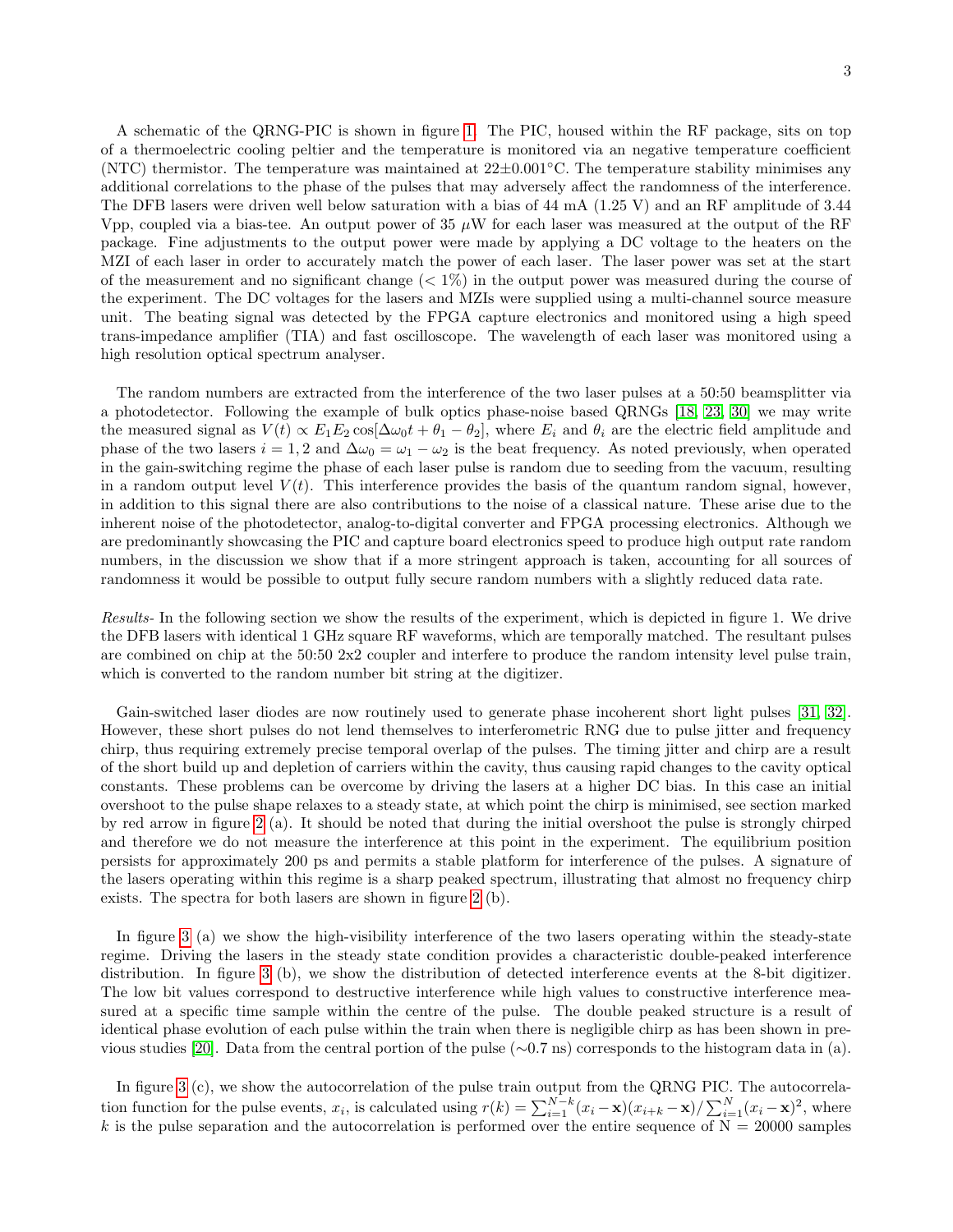

<span id="page-3-0"></span>FIG. 2. (a) Optical output of the gain-switched DFB lasers when operating in the steady-state condition (marked with red dashed arrow). An initial overshoot is followed by 200 ps of equilibrium where the carrier density within the laser cavity is balanced between depletion via stimulated emission and excitation from the driving signal. (b) The spectra of the DFB lasers are shown. The spectra of lasers is matched by detunning each of the DFB heaters.



<span id="page-3-1"></span>FIG. 3. (a) The interference of the two DFB lasers is measured using a transimpedance amplifier (TIA) and fast oscilloscope in persistent display mode. Each vertical line corresponds to one sample of the oscilloscope, which we operated at 50 GSps ( $\delta \tau = 20$  ps). (b) Histogram showing the pulse intensity distribution measured at the center of the pulse interference marked by the red rectangle in (a). (c) The autocorrelation trace of the pulse train sampled at interval  $k$ , which was equal to the pulse repetition rate i.e. 1 GHz. There is no correlation present across all the pulses. The mean of the correlation is depicted by the solid blue line and was measured to be  $1.5 \times 10^{-4}$ .

and displayed in figure [3](#page-3-1) (c) over the adjacent 1000 samples. We note that in this data, when driving the lasers at 1 GHz, we find that all values over the entire correlation distance show no bias outside those expected due to statistical fluctuations, indicating that the QRNG is producing true random numbers and can be used at the highest data output rates. The full experimental run was performed over  $860 \mu s$  and shows no correlation outside those shown in figure [3\(](#page-3-1)c).

Discussion- As discussed previously, the digitized interference events occur with a probability that follows an arcsine "double peaked" distribution. This implies that the ADC outputs cannot be used directly as random numbers, because they are not uniformly distributed. Therefore, one could often guess the output of the generator to be values corresponding to constructive or destructive interference. In order to remove this bias, a finite impulse response (FIR) filter processing is applied to the "raw random samples". This processing, introduced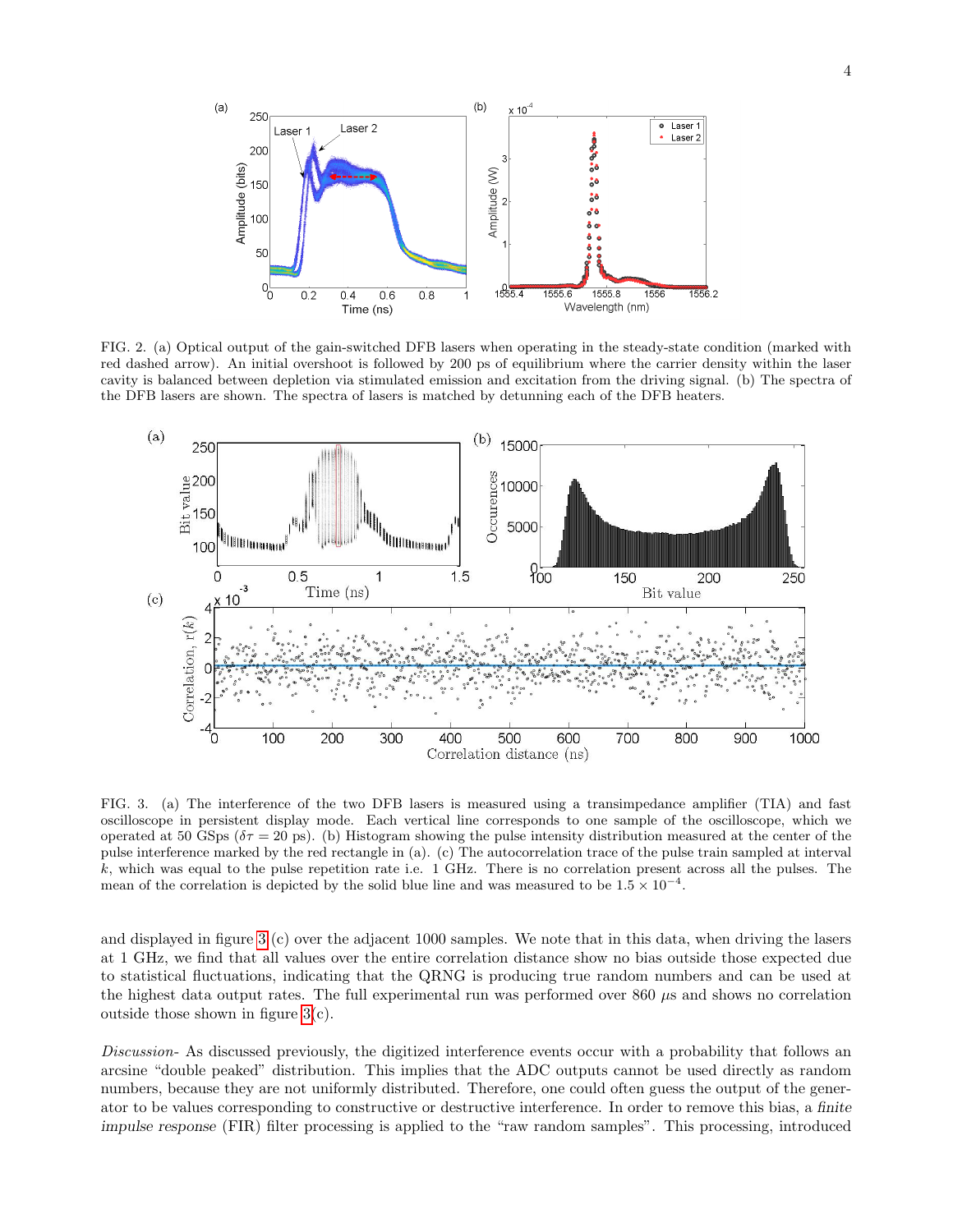| <i>Statistical test</i>   |        | P value Proportion | Result         |
|---------------------------|--------|--------------------|----------------|
| Frequency                 | 0.9061 | 0.989              | <b>Success</b> |
| <b>Block Frequency</b>    | 0.0835 | 0.992              | <b>Success</b> |
| Cumulative Sums           | 0.8817 | 0.986              | Success        |
| Cumulative Sums           | 0.3838 | 0.989              | <b>Success</b> |
| Runs                      | 0.8580 | 0.986              | <b>Success</b> |
| Longest Run               | 0.2968 | 0.992              | <b>Success</b> |
| Rank                      | 0.6371 | 0.986              | <b>Success</b> |
| <b>FFT</b>                | 0.2812 | 0.993              | <b>Success</b> |
| Non Overlapping Template  | 0.5045 | 0.990              | Success        |
| Overlapping Template      | 0.8343 | 0.983              | <b>Success</b> |
| Universal                 | 0.1238 | 0.987              | <b>Success</b> |
| Approximate Entropy       | 0.3330 | 0.990              | <b>Success</b> |
| Random Excursions         | 0.4151 | 0.989              | Success        |
| Random Excursions Variant | 0.4882 | 0.992              | Success        |
| Serial                    | 0.2012 | 0.990              | Success        |
| Serial                    | 0.4101 | 0.995              | Success        |
| Linear Complexity         | 0.3361 | 0.992              | <b>Success</b> |

<span id="page-4-0"></span>TABLE I. Results of the NIST test battery applied on  $10^3$  strings, each having a length of  $10^6$  bits.

in [\[20\]](#page-5-9), scrambles the numbers such that they span the whole 8-bit range  $\{0, 255\}$  evenly. If  $x(n)$  denotes a raw sample input to the FIR filter, the output  $y(n)$  is given by  $y(n) = b_0x(n) + b_1x(n-1) + \cdots + b_Mx(n-M)$ mod  $2^8$ , where  $b_i = M!/(i!(M-i)!)$  are binomial coefficients and we set  $M = 7$ , for this proof of principle. It is worth stressing that this operation is performed in real time by the FPGA. Although the FIR filter does not provide the same security level as a randomness extractor, it is an effective debiasing technique that does not affect the generation rate and makes it possible to pass the statistical tests of randomness [\[33\]](#page-6-8). Other filters used for de-biasing of the raw data have been proposed in the literature [\[34,](#page-6-9) [35\]](#page-6-10), these are based on converting the raw data into a time series consisting of the derivative of the ADC signal amplitude. These methods can also be implemented in real time. For higher levels of security, i.e. for randomness generation secure in a quantum information framework one may envision post-processing of the data using Trevisan's [\[36\]](#page-6-11) or Toeplitz [\[37\]](#page-6-12) extractors. These methods are outside the scope of this work but their implementation to future QRNG devices is the focus of further study. However, we may still estimate the performance of our device for extraction of fully secure random numbers. To do so we use the model outlined in [\[23\]](#page-5-13) to estimate the min-entropy  $H_{\text{min}}(X|E)$ , corresponding to the maximal amount of unpredictable bits X that the extractor can distil per 8-bit sample conditioned on the side information  $E$ . According to the model,  $E$  represents the classical side information i.e. the information available to a potential attacker. We estimate  $H_{\text{min}}(X|E) = 4.09$ bits per 8-bit sample. This value represents the content of unpredictable random bits that can be distilled on average per sample once a strong randomness extractor is applied. With efficient implementation onto the FPGA capture board, the secure generation rate would then be  $>4$  Gb/s.

In Table [I](#page-4-0) we show the result of applying the NIST test suite, which runs 17 tests on the output random numbers. For each of the tests we supplied 1000 strings of random bits, with each string containing 1 million bits. The p-value is quoted for each of the tests and the proportion of the bits that passed the test is given. Each of the 17 tests was passed.

Summary- We have presented a high speed photonic integrated QRNG based on the InP platform. The chip is driven by bespoke electronics and data is captured and analysed using a homebuilt FPGA digitizer. The PIC utilises a dual DFB laser scheme whereby the lasers are driven in the gain-switching regime and combined on chip to produce a random intensity level pulse train. The PIC and electronics system is capable of producing high quality (low correlation) random numbers at 8 Gbps, which are output in real-time due to the high-speed platform (FPGA) of the capture electronics. The small form factor of the optical device lends itself to packaging in standard optical modules and future prototypes will look to embed the PIC, driving and capture electronics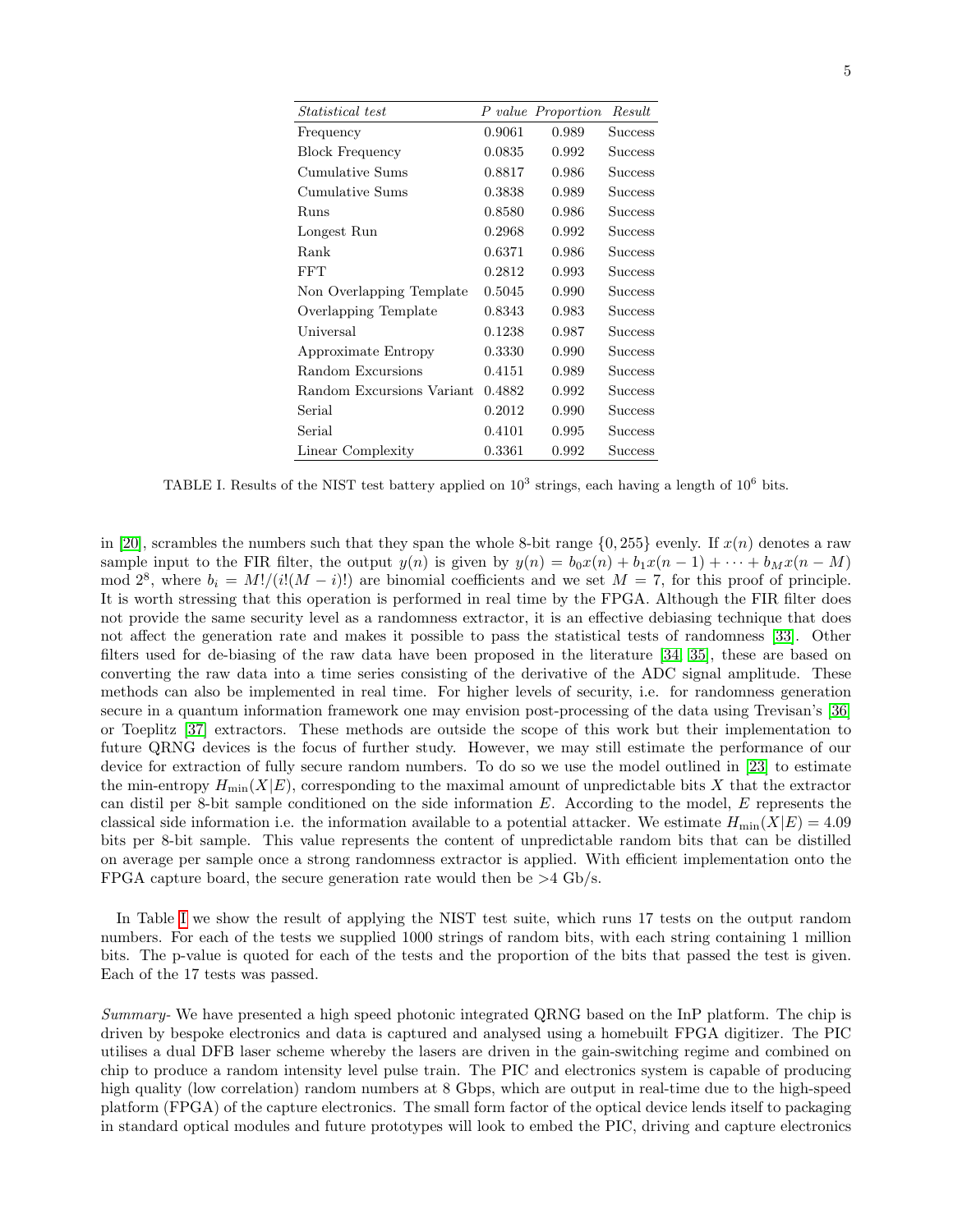within a single PCB. The device can be readily integrated with complementary metal oxide semiconductor (CMOS) electronics, allowing for deployment in commercial communications systems or into existing cryptographic technology. [\[38,](#page-6-13) [39\]](#page-6-14).

This work has been partially funded by the Innovate UK project EQUIP, as part of the UK National Quantum Technologies Programme. IDM and DGM acknowledge funding from the European Union's Horizon 2020 research and innovation programme under the Marie Sklodowska-Curie grant agreement No 675662 and 750602, respectively.

- <span id="page-5-0"></span>[1] A. Uchida, K. Amano, M. Inoue, K. Hirano, S. Naito, H. Someya, I. Oowada, T. Kurashige, M. Shiki, S. Yoshimori, K. Yoshimura, and P. Davis, "Fast physical random bit generation with chaotic semiconductor lasers," Nat. Photonics 2, 728 (2008).
- [2] I. Kanter, Y. Aviad, I. Reidler, E. Cohen, and M. Rosenbluh, "An optical ultrafast random bit generator," Nat. Photonics 4, 58 (2010).
- [3] A. Argyris, S. Deligiannidis, E. Pikasis, A. Bogris, and D. Syvridis, "Implementation of 140 Gb/s true random bit generator based on a chaotic photonic integrated circuit," Opt. Express 18, 18763 (2010).
- <span id="page-5-12"></span>[4] C. R. S. Williams, J. C. Salevan, X. Li, R. Roy, and T. E. Murphy, "Fast physical random number generator using amplified spontaneous emission," Opt. Express 18, 23584 (2010).
- [5] M. A. Wayne, E. R. Jeffrey, G. M. Akselrod, and P. G. Kwiat, "Photon arrival time quantum random number generation," J. Mod. Opt. 56, 516 (2009).
- [6] F. Xu, J. H. Shapiro, and F. N. C. Wong, "Experimental fast quantum random number generation using highdimensional entanglement with entropy monitoring," Optica 3, 1266 (2016).
- <span id="page-5-1"></span>[7] C. Gabriel, C. Wittmann, D. Sych, R. Dong, W. Mauerer, U. L. Andersen, C. Marquardt, and G. Leuchs, "A generator for unique quantum random numbers based on vacuum states," Nat. Photonics 4, 711 (2010).
- <span id="page-5-2"></span>[8] J. F. Dynes, I. Choi, A. W. Sharpe, A. R. Dixon, Z. L. Yuan, M. Fujiwara, M. Sasaki, and A. J. Shields, "Stability of high bit rate quantum key distribution on installed fiber," Opt. Express 20, 16339 (2012).
- <span id="page-5-3"></span>[9] J. Kofler, T. Paterek, and C. Brukner, "Experimenters freedom in bells theorem and quantum cryptography," Phys. Rev. A 73, 022104 (2006).
- [10] M. J. W. Hall, "Local deterministic model of singlet state correlations based on relaxing measurement independence," Phys. Rev. Lett. 105, 250404 (2010).
- <span id="page-5-4"></span>[11] X. Yuan, Z. Cao, and X. Ma, "Randomness requirement on the clauser-horne-shimony-holt bell test in the multiplerun scenario," Phys. Rev. A 91, 032111 (2015).
- <span id="page-5-5"></span>[12] Q. Yan, B. Zhao, Q. Liao, and N. Zhou, "Multi-bit quantum random number generation by measuring positions of arrival photons," Review of Scientific Instruments 85, 103116 (2014).
- <span id="page-5-6"></span>[13] Y. Shen, L. Tian, and H. Zou, "Practical quantum random number generator based on measuring the shot noise of vacuum states," Phys. Rev. A 81, 063814 (2010).
- <span id="page-5-7"></span>[14] T. Symul, S. Assad, and P. K. Lam, "Real time demonstration of high bitrate quantum random number generation with coherent laser light," Applied Physics Letters 98, 231103 (2011).
- <span id="page-5-8"></span>[15] X. Li, A. B. Cohen, T. E. Murphy, and R. Roy, "Scalable parallel physical random number generator based on a superluminescent led," Optics letters 36, 1020–1022 (2011).
- [16] B. Qi, Y. M. Chi, H. K. Lo, and L. Qian, "High-speed quantum random number generation bymeasuring phase noise of a singlemode laser," Opt. Lett. 35, 312 (2010).
- [17] M. Jofre, M. Curty, F. Steinlechner, G. Anzolin, J. P. Torres, M. W. Mitchell, and V. Pruneri, "True random numbers from amplified quantum vacuum," Opt. Express 19, 20665 (2011).
- <span id="page-5-15"></span>[18] F. Xu, B. Qi, X. Ma, H. Xu, H. Zheng, and H.-K. Lo, "Ultrafast quantum random number generation based on quantum phase fluctuations," Opt. Express 20, 12366 (2012).
- [19] C. Abellan, W. Amaya, M. Jofre, M. Curty, A. Acın, J. Capmany, V. Pruneri, and M. W. Mitchell, "Ultra-fast quantum randomness generation by accelerated phase diffusion in a pulsed laser diode," Opt. Express 22, 1645 (2014).
- <span id="page-5-9"></span>[20] Z. L. Yuan, M. Lucamarini, J. F. Dynes, B. Frohlich, A. Plews, and A. J. Shields, "Robust random number generation using steady-state emission of gain-switched laser diodes," Appl. Phys. Lett. 104, 261112 (2014).
- <span id="page-5-10"></span>[21] S. Pironio, A. Acin, S. Massar, A. B. de la Giroday, D. N. Matsukevich, P. Maunz, S. Olmschenk, D. Hayes, L. Luo, T. A. Manning, and C. Monroe, "Random numbers certified by Bell's theorem," Nature 464, 1021 (2010).
- <span id="page-5-11"></span>[22] Y. Liu, Q. Zhao, M.-H. Li, J.-Y. Guan, Y. Zhang, B. Bai, W. Zhang, W.-Z. Liu, C. Wu, X. Yuan, H. Li, W. J. Munro, Z. Wang, L. You, J. Zhang, X. Ma, J. Fan, Q. Zhang and J.-W. Pan, "Device-independent quantum random-number generation," Nature, DOI:10.1038/s41586-018-0559-3 (2018)
- <span id="page-5-13"></span>[23] S.-H.Sun, and F. Xu, "Experimental study of a quantum-number generator based on two independent lasers," Phys. Rev. A 96, 062314 (2017)
- <span id="page-5-14"></span>[24] A. Goldsmith, Wireless Communications (Cambridge University Press, 2005)